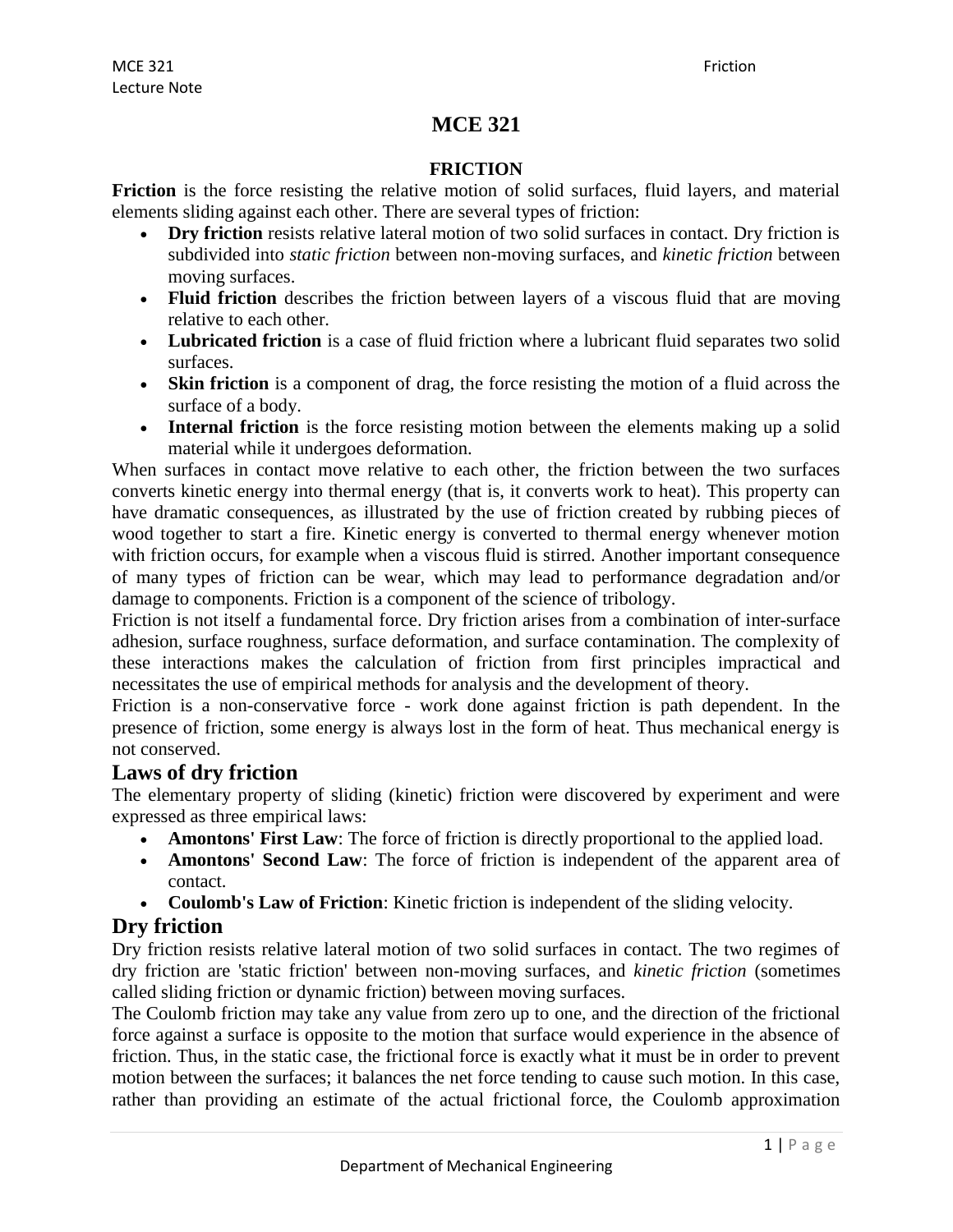provides a threshold value for this force, above which motion would commence. This maximum force is known as [traction.](https://en.wikipedia.org/wiki/Traction_%28engineering%29)

The force of friction is always exerted in a direction that opposes movement (for kinetic friction) or potential movement (for static friction) between the two surfaces. For example, a [curling](https://en.wikipedia.org/wiki/Curling) stone sliding along the ice experiences a kinetic force slowing it down. For an example of potential movement, the drive wheels of an accelerating car experience a frictional force pointing forward; if they did not, the wheels would spin, and the rubber would slide backwards along the pavement. Note that it is not the direction of movement of the vehicle they oppose; it is the direction of (potential) sliding between tire and road.

#### **Normal force**



From the figure above, the arrows are [vectors](https://en.wikipedia.org/wiki/Euclidean_vector) indicating directions and magnitudes of forces, *N* is the normal force,  $mg$  is the force of [gravity,](https://en.wikipedia.org/wiki/Gravity) and  $F_f$  is the force of friction.

The normal force is defined as the net force compressing two parallel surfaces together; and its direction is perpendicular to the surfaces. In the simple case of a mass resting on a horizontal surface, the only component of the normal force is the force due to gravity. In this case, the magnitude of the friction force is the product of the mass of the object, the acceleration due to gravity, and the coefficient of friction. However, the coefficient of friction is not a function of mass or volume; it depends only on the material. For instance, a large aluminum block has the same coefficient of friction as a small aluminum block. However, the magnitude of the friction force itself depends on the normal force, and hence on the mass of the block.

If an object is on a level surface and the force tending to cause it to slide is horizontal, the normal force between the object and the surface is just its weight, which is equal to its [mass](https://en.wikipedia.org/wiki/Mass) multiplied by the [acceleration](https://en.wikipedia.org/wiki/Acceleration) due to earth's gravity, *[g](https://en.wikipedia.org/wiki/Standard_gravity)*. If the object is on a tilted surface such as an inclined plane, the normal force is less, because less of the force of gravity is perpendicular to the face of the plane. Therefore, the normal force, and ultimately the frictional force, is determined using [vector](https://en.wikipedia.org/wiki/Vector_%28geometric%29) analysis, usually via a [free body diagram.](https://en.wikipedia.org/wiki/Free_body_diagram) Depending on the situation, the calculation of the normal force may include forces other than gravity.

### **Coefficient of friction**

The **coefficient of friction** (COF), often symbolized by the Greek letter  $\mu$ , is a [dimensionless](https://en.wikipedia.org/wiki/Dimensionless_quantity) [scalar](https://en.wikipedia.org/wiki/Scalar_%28physics%29) value which describes the ratio of the force of friction between two bodies and the force pressing them together. The coefficient of friction depends on the materials used; for example, ice on steel has a low coefficient of friction, while rubber on pavement has a high coefficient of friction.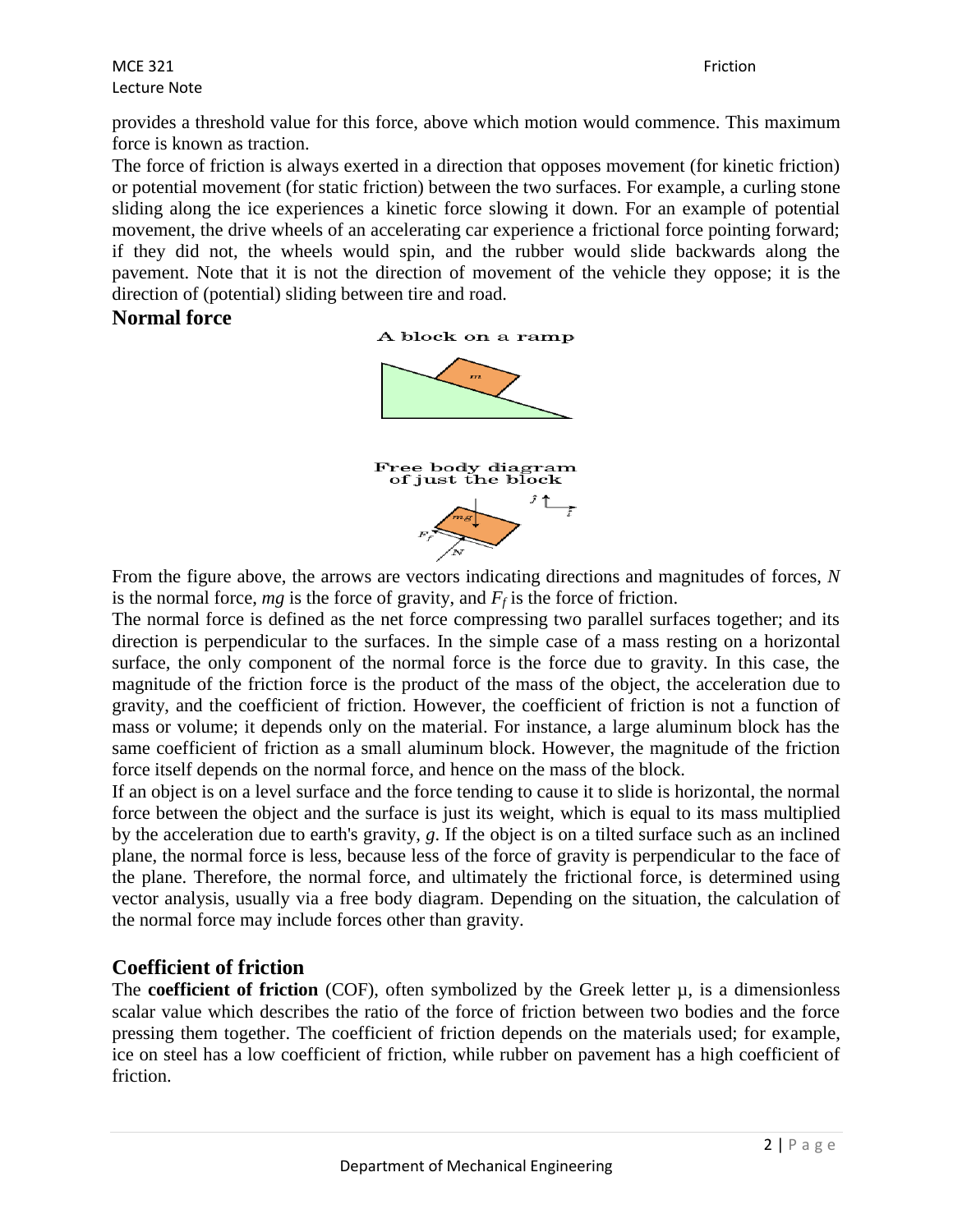Most dry materials in combination have friction coefficient values between 0.3 and 0.6. Values outside this range are rarer, but [teflon,](https://en.wikipedia.org/wiki/Polytetrafluoroethylene) for example, can have a coefficient as low as 0.04. A value of zero would mean no friction at all, an elusive property. Rubber in contact with other surfaces can yield friction coefficients from 1 to 2. Occasionally it is maintained that  $\mu$  is always  $< 1$ , but this is not true. While in most relevant applications  $\mu < 1$ , a value above 1 merely implies that the force required to slide an object along the surface is greater than the normal force of the surface on the object. For example, [silicone rubber](https://en.wikipedia.org/wiki/Silicone_rubber) or [acrylic rubber-](https://en.wikipedia.org/wiki/Acrylic_rubber)coated surfaces have a coefficient of friction that can be substantially larger than 1.

While it is often stated that the COF is a "material property," it is better categorized as a "system" property."

## **Static friction**

An object experiences static friction when the object is not moving. The friction increases as the applied force increases until the block moves. After the block moves, it experiences kinetic friction, which is less than the maximum static friction.

Static friction is friction between two or more solid objects that are not moving relative to each other. For example, static friction can prevent an object from sliding down a sloped surface. The coefficient of static friction, typically denoted as  $\mu_s$ , is usually higher than the coefficient of kinetic friction.

The static friction force must be overcome by an applied force before an object can move. The maximum possible friction force between two surfaces before sliding begins is the product of the coefficient of static friction and the normal force. The instant sliding occurs, static friction is no longer applicable—the friction between the two surfaces is then called kinetic friction.

An example of static friction is the force that prevents a car wheel from slipping as it rolls on the ground. Even though the wheel is in motion, the patch of the tire in contact with the ground is stationary relative to the ground, so it is static rather than kinetic friction.

The maximum value of static friction, when motion is impending, is sometimes referred to as **limiting friction**.

### **Kinetic friction**

**Kinetic friction**, also known as **dynamic friction** or **sliding friction**, occurs when two objects are moving relative to each other and rub together. The coefficient of kinetic friction is typically denoted as  $\mu_k$ , and is usually less than the coefficient of static friction for the same materials. The friction force between two surfaces after sliding begins is the product of the coefficient of kinetic friction and the normal force.

New models are beginning to show how kinetic friction can be greater than static friction. Kinetic friction is now understood, in many cases, to be primarily caused by chemical bonding between the surfaces, rather than interlocking asperities; however, in many other cases roughness effects are dominant, for example in rubber to road friction. Surface roughness and contact area affect kinetic friction for micro- and nano-scale objects where surface area forces dominate inertial forces.

# **Angle of friction**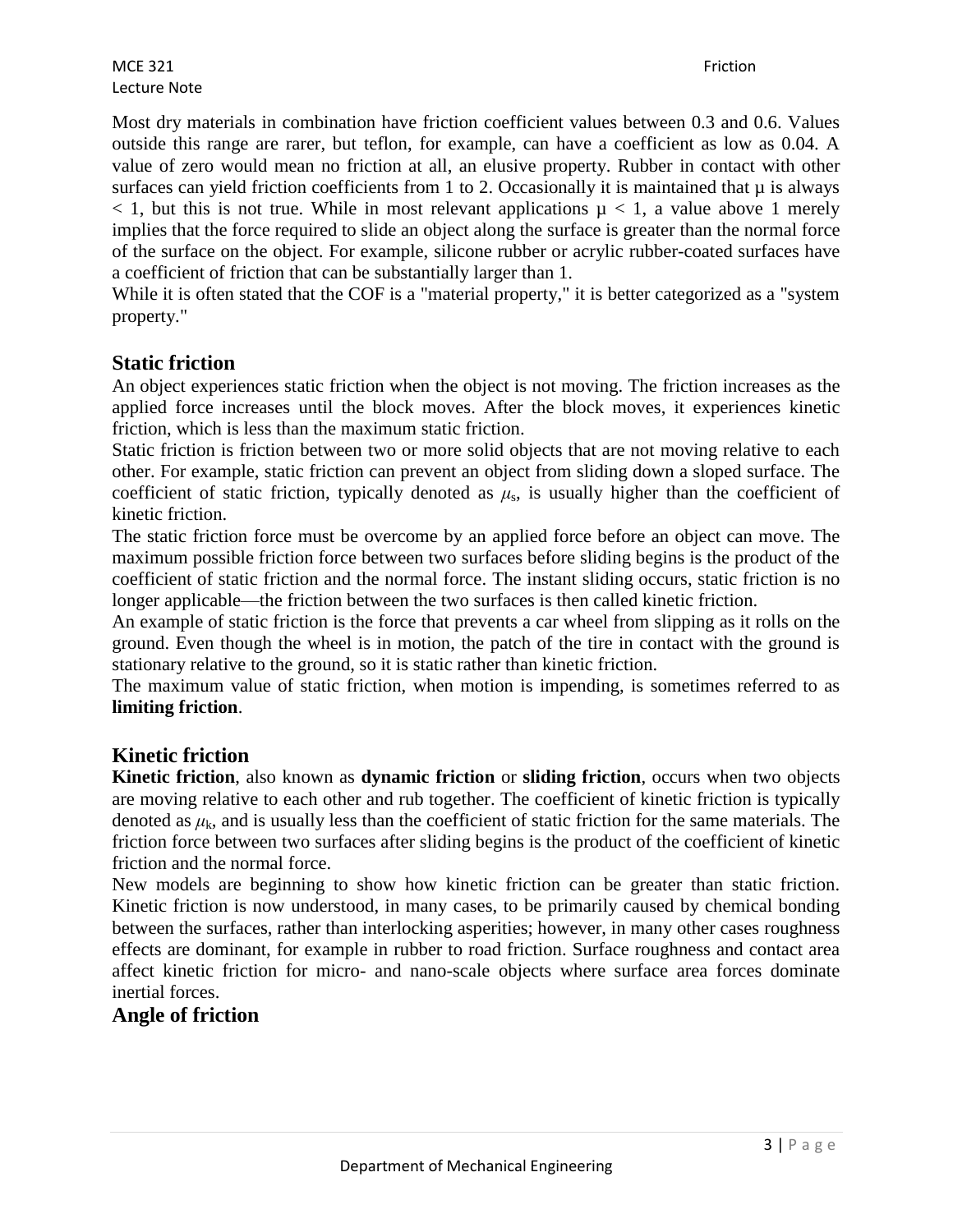

Angle of friction,  $\theta$ , when block just starts to slide.

For certain applications it is more useful to define static friction in terms of the maximum angle before which one of the items will begin sliding. This is called the *angle of friction* or *friction angle*.

## **Fluid friction**

Fluid friction occurs between [fluid](https://en.wikipedia.org/wiki/Fluid) layers that are moving relative to each other. This internal resistance to flow is named *[viscosity](https://en.wikipedia.org/wiki/Viscosity)*. The viscosity of a fluid is described as its "thickness". Thus, water is "thin", having a lower viscosity, while honey is "thick", having a higher viscosity. The less viscous the fluid, the greater its ease of deformation or movement.

All real fluids (except [superfluids\)](https://en.wikipedia.org/wiki/Superfluid) offer some resistance to shearing and therefore are viscous.

## **Lubricated friction**

Lubricated friction is a case of fluid friction where a fluid separates two solid surfaces. Lubrication is a technique employed to reduce wear of one or both surfaces in close proximity moving relative to each another by interposing a substance called a lubricant between the surfaces.

In most cases the applied load is carried by pressure generated within the fluid due to the frictional viscous resistance to motion of the lubricating fluid between the surfaces. Adequate lubrication allows smooth continuous operation of equipment, with only mild wear, and without excessive stresses or seizures at bearings. When lubrication breaks down, metal or other components can rub destructively over each other, causing heat and possibly damage or failure.

### **Skin friction**

Skin friction arises from the interaction between the fluid and the skin of the body, and is directly related to the area of the surface of the body that is in contact with the fluid. Skin friction follows the [drag equation](https://en.wikipedia.org/wiki/Drag_equation) and rises with the square of the velocity.

Skin friction is caused by viscous drag in the [boundary layer](https://en.wikipedia.org/wiki/Boundary_layer) around the object. There are two ways to decrease skin friction: the first is to shape the moving body so that smooth flow is possible, like an airfoil. The second method is to decrease the length and cross-section of the moving object as much as is practicable.

### **Internal friction**

Internal friction is the force resisting motion between the elements making up a solid material while it undergoes [deformation.](https://en.wikipedia.org/wiki/Deformation_%28engineering%29)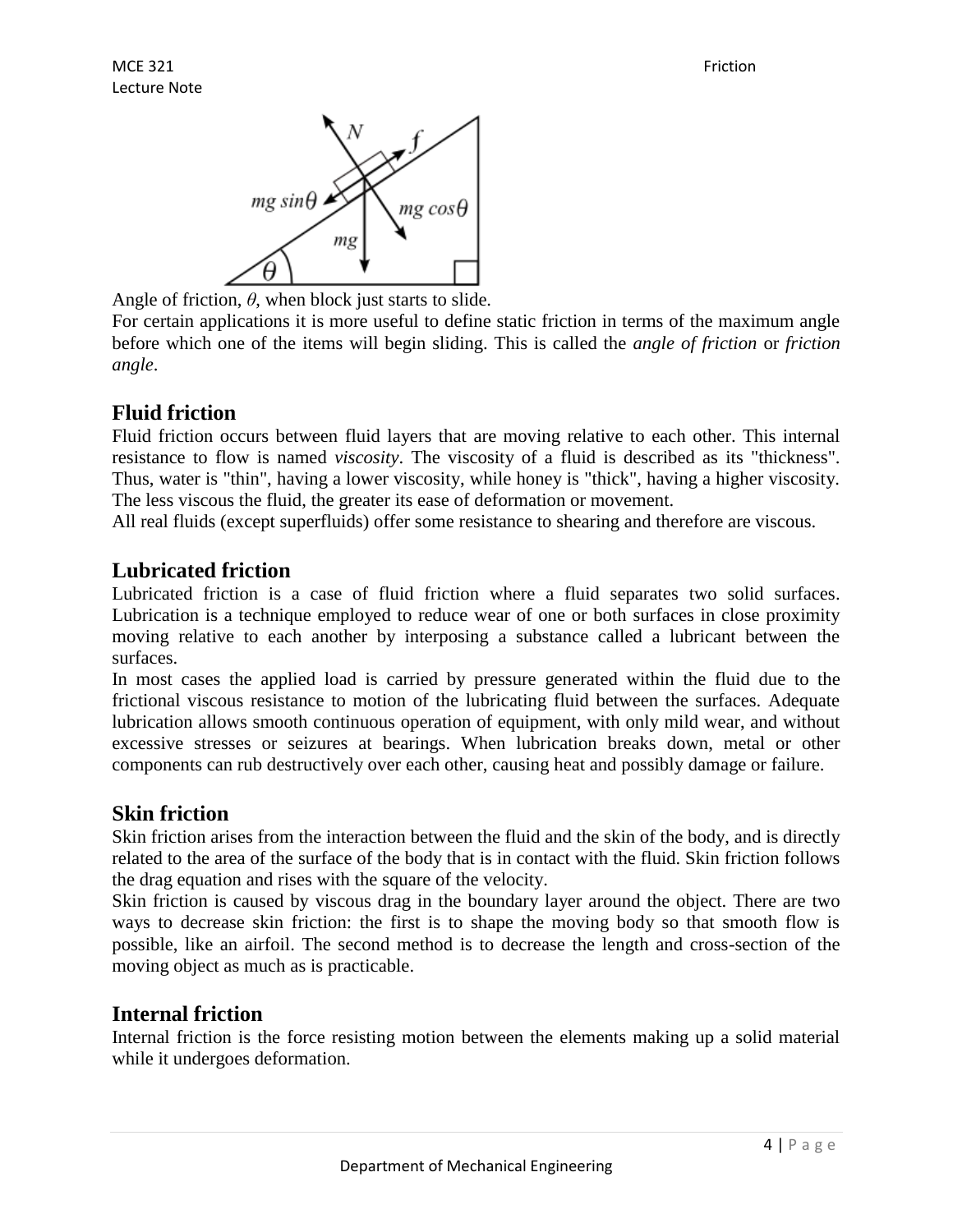MCE 321 Friction Lecture Note

[Plastic deformation](https://en.wikipedia.org/wiki/Deformation_%28engineering%29#Plastic_deformation) in solids is an irreversible change in the internal molecular structure of an object. This change may be due to either (or both) an applied force or a change in temperature. The change of an object's shape is called strain. The force causing it is called [stress.](https://en.wikipedia.org/wiki/Stress_%28mechanics%29)

[Elastic deformation](https://en.wikipedia.org/wiki/Elastic_deformation) in solids is reversible change in the internal molecular structure of an object. Stress does not necessarily cause permanent change. As deformation occurs, internal forces oppose the applied force. If the applied stress is not too large these opposing forces may completely resist the applied force, allowing the object to assume a new equilibrium state and to return to its original shape when the force is removed. This is known as elastic deformation or elasticity.

# **Reducing friction**

## **Devices**

Devices such as wheels, [ball bearings,](https://en.wikipedia.org/wiki/Ball_bearing) [roller bearings,](https://en.wikipedia.org/wiki/Roller_bearing) and air cushion or other types of [fluid](https://en.wikipedia.org/wiki/Fluid_bearing)  [bearings](https://en.wikipedia.org/wiki/Fluid_bearing) can change sliding friction into a much smaller type of rolling friction.

Many [thermoplastic](https://en.wikipedia.org/wiki/Thermoplastic) materials such as [nylon,](https://en.wikipedia.org/wiki/Nylon) [HDPE](https://en.wikipedia.org/wiki/HDPE) and PTFE are commonly used in low friction [bearings.](https://en.wikipedia.org/wiki/Bearing_%28mechanical%29) They are especially useful because the coefficient of friction falls with increasing imposed load. For improved wear resistance, very high [molecular weight](https://en.wikipedia.org/wiki/Molecular_weight) grades are usually specified for heavy duty or critical bearings.

## **Lubricants**

A common way to reduce friction is by using a [lubricant,](https://en.wikipedia.org/wiki/Lubricant) such as oil, water, or grease, which is placed between the two surfaces, often dramatically lessening the coefficient of friction. The science of friction and lubrication is called [tribology.](https://en.wikipedia.org/wiki/Tribology) Lubricant technology is when lubricants are mixed with the application of science, especially to industrial or commercial objectives.

Superlubricity, a recently discovered effect, has been observed in [graphite:](https://en.wikipedia.org/wiki/Graphite) it is the substantial decrease of friction between two sliding objects, approaching zero levels. A very small amount of frictional energy would still be dissipated.

Lubricants to overcome friction need not always be thin, turbulent fluids or powdery solids such as graphite and [talc;](https://en.wikipedia.org/wiki/Talc) [acoustic lubrication](https://en.wikipedia.org/wiki/Acoustic_lubrication) actually uses sound as a lubricant.

Another way to reduce friction between two parts is to superimpose micro-scale vibration to one of the parts. This can be sinusoidal vibration as used in ultrasound-assisted cutting or vibration noise, known as [dither.](https://en.wikipedia.org/wiki/Dither)

# **Applications**

Friction is an important factor in many [engineering](https://en.wikipedia.org/wiki/Engineering) disciplines.

### **Transportation**

- [Automobile brakes](https://en.wikipedia.org/wiki/Vehicle_brake) inherently rely on friction, slowing a vehicle by converting its kinetic energy into heat. Incidentally, dispersing this large amount of heat safely is one technical challenge in designing brake systems.
- [Rail adhesion](https://en.wikipedia.org/wiki/Rail_adhesion) refers to the grip wheels of a train have on the rails.
- [Road slipperiness](https://en.wikipedia.org/wiki/Road_slipperiness) is an important design and safety factor for automobiles
	- o [Split friction](https://en.wikipedia.org/wiki/Split_friction) is a particularly dangerous condition arising due to varying friction on either side of a car.
	- o [Road texture](https://en.wikipedia.org/wiki/Texture_%28roads%29) affects the interaction of tires and the driving surface.

# **Household usage**